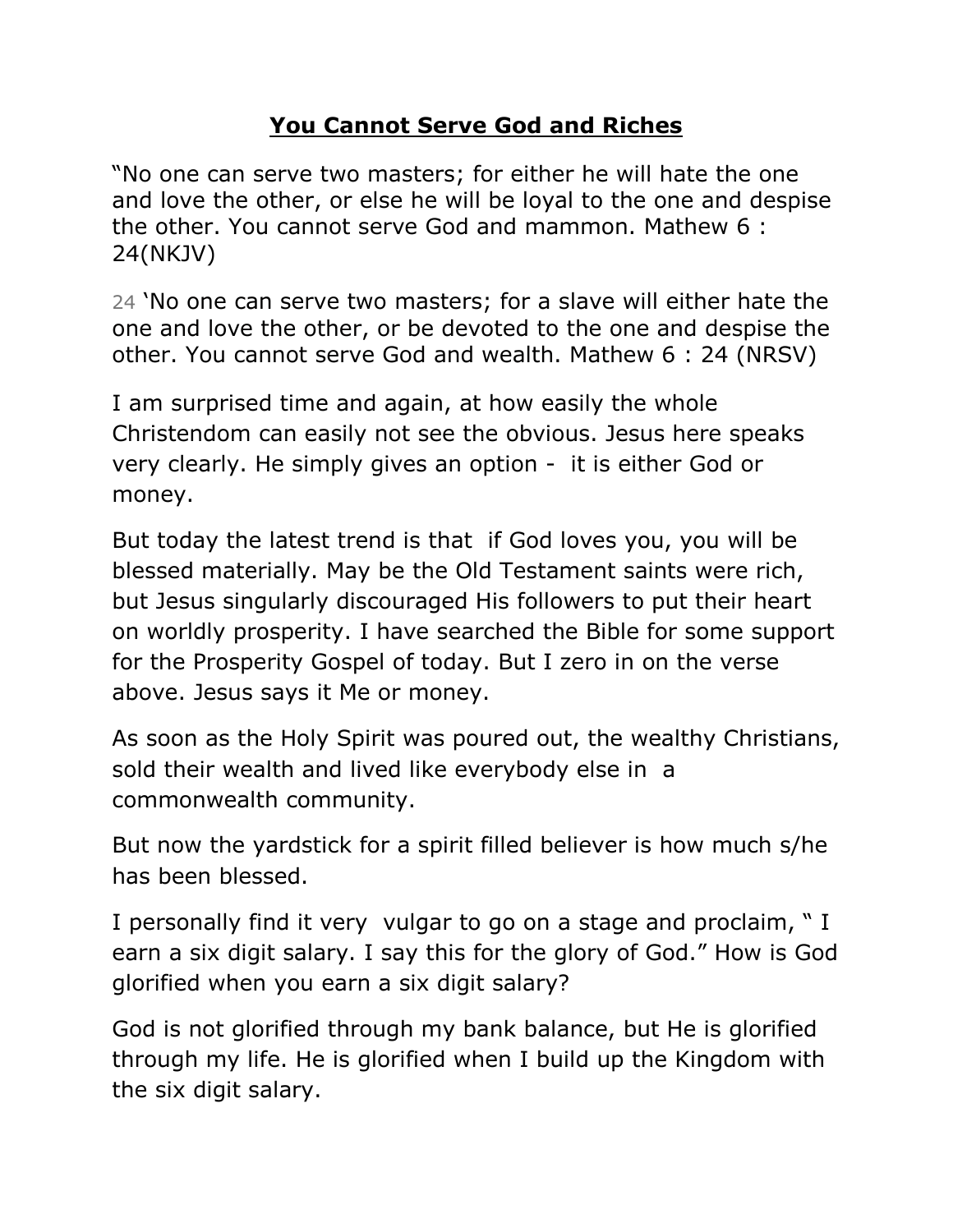How will He be glorified, when I build house after house, car after car, two wheeler after two wheeler? The blessing has stagnated. Later on it will start stinking.

Some days back we meditated on Jesus asking us to store up treasures in heaven.

When any person or Church teaches you to become rich and preaches that a child of God has to be materially blessed, it is time to move out.

Because this teaching is totally opposed to the Word of Jesus. When our heart is bent on becoming rich, money will become our Master and not God.

Where God says, "Give the money here," the wealth inside of you will say, "You need it to buy a car, spend it on you, you are worth it."

Oh the puffed up pride of the phrase, "You are worth it!"

Whenever I hear this often floating phrase I tell myself, " Yes I am only worth dying on the Cross, yet Jesus took my place. What have I to boast about? Everything is grace. Everything is received."